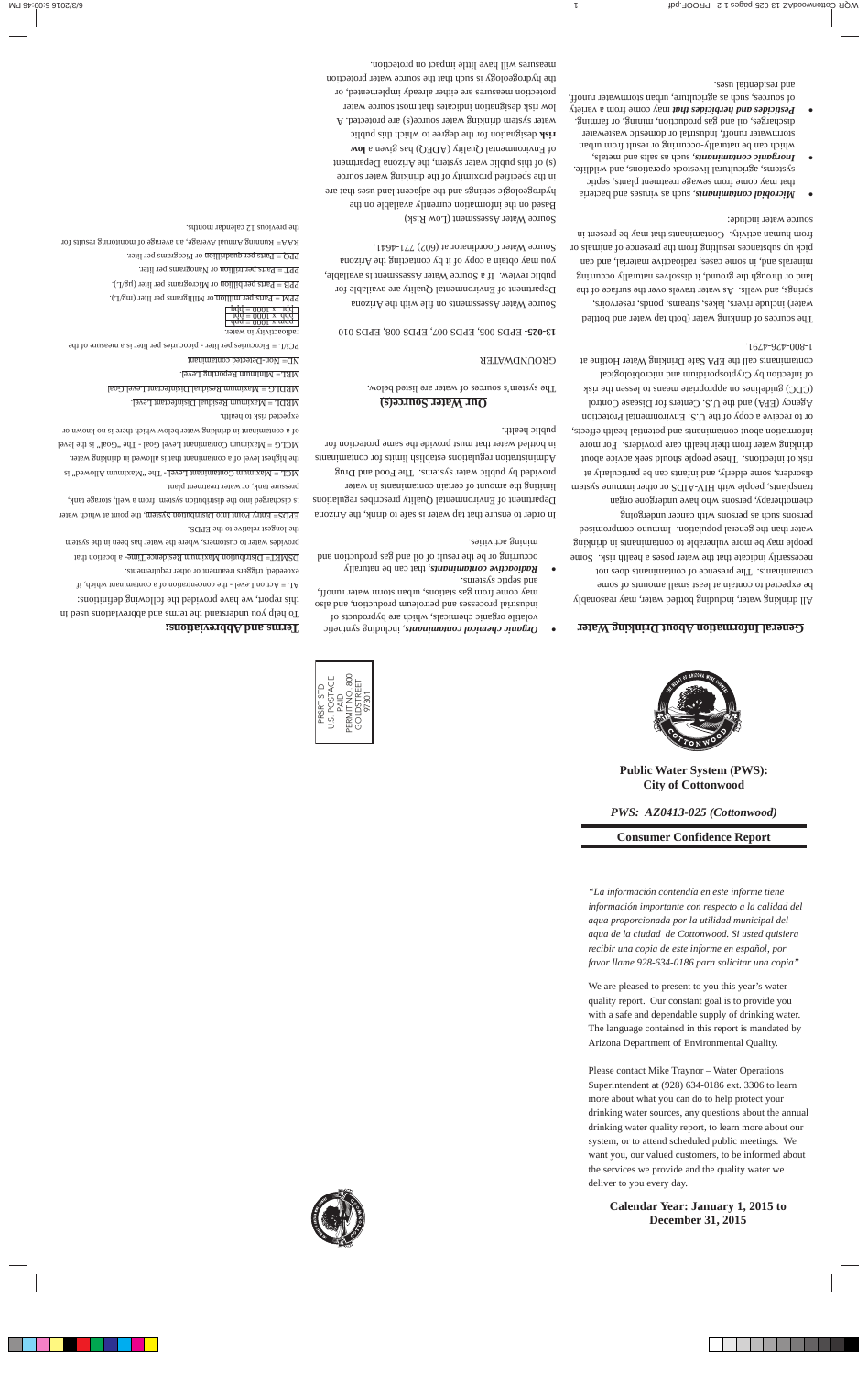### **General Information About Drinking Water**

All drinking water, including bottled water, may reasonably be expected to contain at least small amounts of some contaminants. The presence of contaminants does not necessarily indicate that the water poses a health risk. Some people may be more vulnerable to contaminants in drinking water than the general population. Immuno-compromised persons such as persons with cancer undergoing chemotherapy, persons who have undergone organ transplants, people with HIV-AIDS or other immune system disorders, some elderly, and infants can be particularly at risk of infections. These people should seek advice about drinking water from their health care providers. For more information about contaminants and potential health effects, or to receive a copy of the U.S. Environmental Protection Agency (EPA) and the U.S. Centers for Disease Control (CDC) guidelines on appropriate means to lessen the risk of infection by Cryptosporidium and microbiological contaminants call the EPA Safe Drinking Water Hotline at 1-800-426-4791.

The sources of drinking water (both tap water and bottled water) include rivers, lakes, streams, ponds, reservoirs, springs, and wells. As water travels over the surface of the land or through the ground, it dissolves naturally occurring minerals and, in some cases, radioactive material, and can pick up substances resulting from the presence of animals or from human activity. Contaminants that may be present in source water include:

- *Microbial contaminants,* such as viruses and bacteria that may come from sewage treatment plants, septic systems, agricultural livestock operations, and wildlife*.*
- *Inorganic contaminants*, such as salts and metals, which can be naturally-occurring or result from urban stormwater runoff, industrial or domestic wastewater discharges, oil and gas production, mining, or farming.
- *Pesticides and herbicides that* may come from a variety of sources, such as agriculture, urban stormwater runoff, and residential uses.
- *Organic chemical contaminants,* including synthetic volatile organic chemicals, which are byproducts of industrial processes and petroleum production, and also may come from gas stations, urban storm water runoff, and septic systems.
- *Radioactive contaminants,* that can be naturally occurring or be the result of oil and gas production and mining activities.

In order to ensure that tap water is safe to drink, the Arizona Department of Environmental Quality prescribes regulations limiting the amount of certain contaminants in water provided by public water systems. The Food and Drug Administration regulations establish limits for contaminants in bottled water that must provide the same protection for public health.

## **Our Water Source(s)**

The system's sources of water are listed below.

#### GROUNDWATER

### **13-025**- EPDS 005, EPDS 007, EPDS 008, EPDS 010

Source Water Assessments on file with the Arizona Department of Environmental Quality are available for public review. If a Source Water Assessment is available, you may obtain a copy of it by contacting the Arizona Source Water Coordinator at (602) 771-4641.

Source Water Assessment (Low Risk) Based on the information currently available on the hydrogeologic settings and the adjacent land uses that are in the specified proximity of the drinking water source (s) of this public water system, the Arizona Department of Environmental Quality (ADEQ) has given a **low risk** designation for the degree to which this public water system drinking water source(s) are protected. A low risk designation indicates that most source water protection measures are either already implemented, or the hydrogeology is such that the source water protection measures will have little impact on protection.

## **Terms and Abbreviations:**

To help you understand the terms and abbreviations used in this report, we have provided the following definitions:  $AL = Action Level - the concentration of a contaminant which, if$ exceeded, triggers treatment or other requirements. DSMRT= Distribution Maximum Residence Time- a location that provides water to customers, where the water has been in the system the longest relative to the EPDS. EPDS= Entry Point Into Distribution System, the point at which water

is discharged into the distribution system from a well, storage tank, pressure tank, or water treatment plant.

MCL = Maximum Contaminant Level - The "Maximum Allowed" is the highest level of a contaminant that is allowed in drinking water.  $MCLG = Maximum Contaminant Level Goal - The "Goal" is the level$ </u> of a contaminant in drinking water below which there is no known or expected risk to health.

MRDL = Maximum Residual Disinfectant Level.

MRDLG = Maximum Residual Disinfectant Level Goal.

MRL= Minimum Reporting Level.

#### ND= Non-Detected contaminant

 $PCi/L = Picocuries$  per liter - picocuries per liter is a measure of the

radioactivity in water. ppm x 1000 = ppb ppb x 1000 = ppt ppt x 1000 = ppq

 $PPM = Parts per million or Milligrams per liter (mg/L).$ 

 $PPB = Parts per billion$  or Micrograms per liter ( $\mu g/L$ ).

PPT = Parts per trillion or Nanograms per liter.

PPQ = Parts per quadrillion or Picograms per liter.

RAA= Running Annual Average, an average of monitoring results for the previous 12 calendar months.